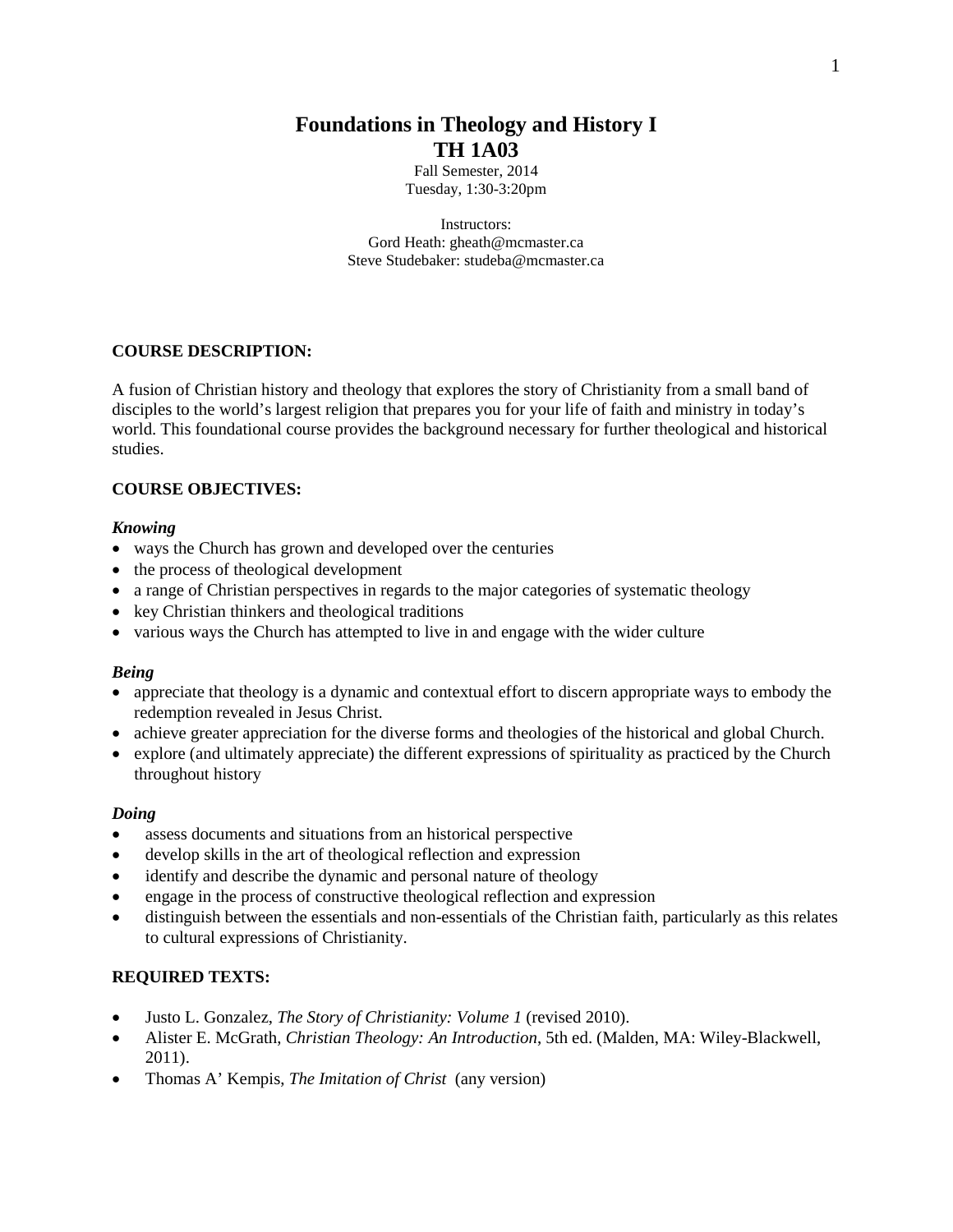- Gordon L. Heath. *Doing Church History: A User-friendly Introduction to Researching the History of Christianity*. Toronto: Clements Publishing, 2008.
- Recommended (especially for students studying theology for the first time): Grenz, Stanley J., Guretzki, David, and Nordling, Cherith Fee. *Pocket Dictionary of Theological Terms*. Downers Grove, Ill.: InterVarsity Press, 1999.

All required textbooks for this class are available from the College's book service, READ On Bookstore, Room 145, McMaster Divinity College. Texts may be purchased on the first day of class. For advance purchase, you may contact READ On Bookstore, 304 The East Mall, Suite 100, Etobicoke, ON M9C 5K1: phone 416.620.2934; fax 416.622.2308; email [books@readon.ca.](mailto:books@readon.ca) Other book services may also carry the texts.

# **ASSIGNMENTS:**

The first semester's assignments help students develop specific skills within the disciplines of theology and church history. We especially encourage efforts to bring creative reflection to bear on issues vital to contemporary Christian thought, life, and ministry.

- Theology Paper: Students will write a research paper in theology.
- History Paper: Students will write a research paper related to the history of the church.
- Biographical Paper: Students will write a five-page paper reflecting on the life, legacy and contemporary application of a person's life and ministry.
- Off-Campus Visit & Reflection: Each student will be required to attend an Orthodox Church service and write a two page reflection on the visit.
- Recite Apostles Creed: Each student will be required to memorize and recite the Apostles Creed once per semester. (pass/fail)

# **GRADING:**

- Theology Paper 40%
- History Paper 40%
- Orthodox Visit 20%
- Apostles Creed pass/fail
- Participation  $x$  factor  $(+/-)$

# **GENERAL COMMENTS:**

- Academic dishonesty is a serious offence that may take any number of forms, including plagiarism, the submission of work that is not one's own or for which previous credit has been obtained, and/or unauthorized collaboration with other students. Academic dishonesty can result in severe consequences, e.g., failure of the assignment, failure of the course, a notation on one's academic transcript, and/or suspension or expulsion from the College. Students are responsible for understanding what constitutes academic dishonesty. Please refer to the Divinity College Statement on Academic Honesty ~ <http://www.mcmasterdivinity.ca/programs/rules-regulations>
- McMaster Divinity College uses inclusive language for human beings in worship services, student written materials, and all of its publications. In reference to biblical texts, the integrity of the original expressions and the names of God should be respected. The NRSV and TNIV are examples of the use of inclusive language for human beings. It is expected that inclusive language will be used in chapel services and all MDC assignments.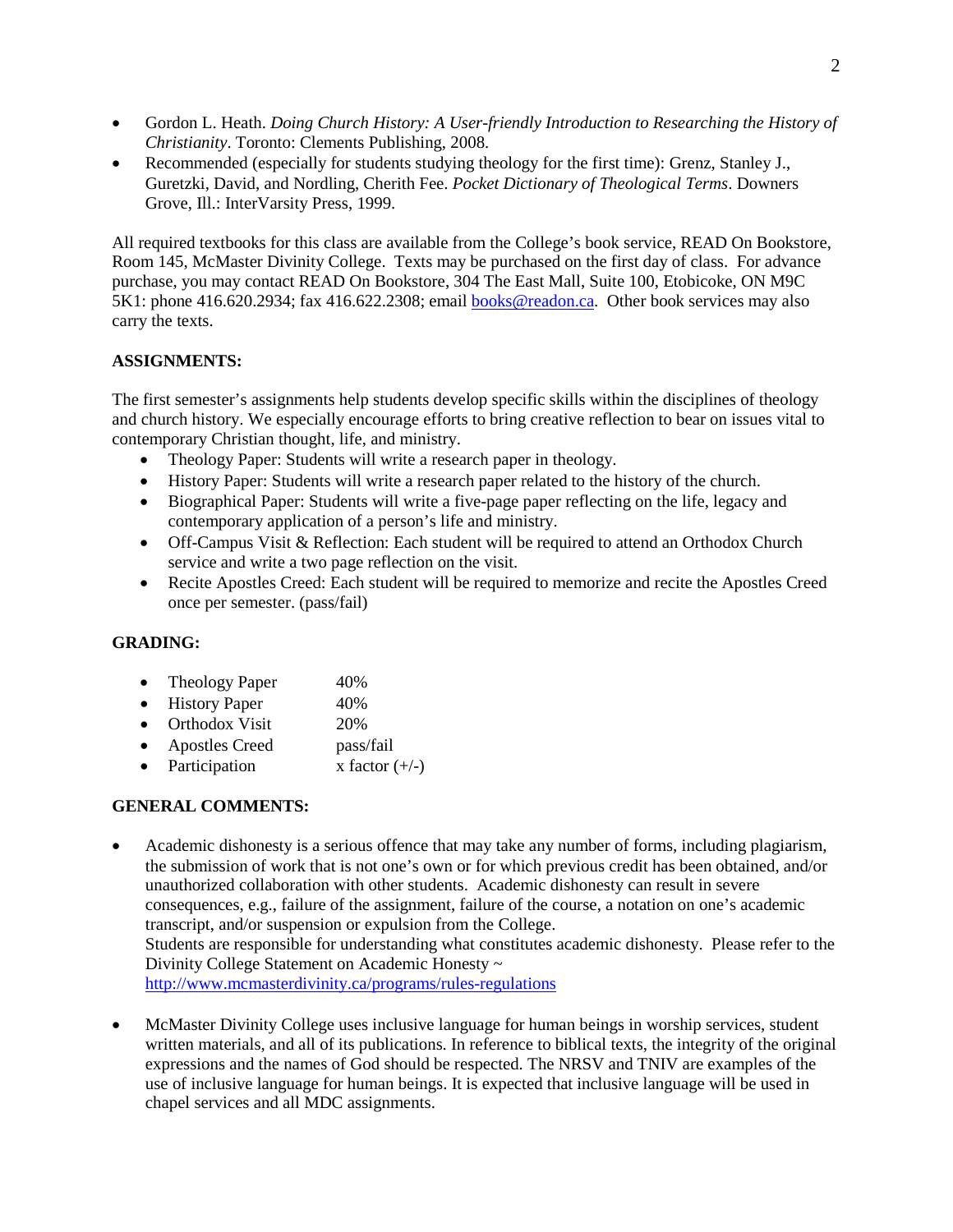- Essays must be handed in at the beginning of the class on the day they are due. All other essays will be considered to be late. Students may be exempted from the late penalty of 5% per day (not including weekends) if they attach to their essay a letter explaining the genuine emergency that delayed them. Late assignments (even ones with an extension) will not receive comments and constructive criticism from the professor, and may not be returned at the same time as the papers submitted on the due date. Submit an electronic copy on the due date or a hard copy before the due date if you are unable to be in class on the due date because of a foreknown absence.
- Two forms of submission of work are possible: (1) Electronic copies in MS Word. Please send the document with your last name and the paper title in the file name: for example, Studebaker.Wittmer.docx. (2) Hard copies should be stapled and submitted with a cover sheet.
- All stylistic considerations (including but not limited to questions of formatting, footnotes, and bibliographic references) must conform to the McMaster Divinity College Style Guidelines for Essays and Theses <http://www.mcmasterdivinity.ca/sites/default/files/documents/MDCStyleGuide.pdf> Failure to observe appropriate form will result in grade reductions.
- Please turn off your cell phone and/or pager before the class begins.
- Please do not attend class if you are ill and contagious (e.g. the flu).
- This syllabus is the property of the instructor and is prepared with currently available information. The instructor reserves the right to make changes and revisions up to and including the first day of class.

## **COMMENTS ON ASSIGNMENTS:**

### • **Theology Paper: Theological Reflections Skills**

This ten to twelve page assignment provides the opportunity to develop skills in systematic theology. The paper should develop a thesis on a theological topic/issue and detail why it is important for contemporary Christian thought, life, and/or ministry. For example, how do Arminians and Calvinists explain the purpose of prayer in light of God's sovereignty and why does it matter? The paper should take account of appropriate alternative viewpoints and draw on credible academic resources. This assignment gives you experience working in a major topic area of systematic theology. Please talk to the professor/s, if you are unsure of a suitable topic.

## • **History Paper: Person**

This ten to twelve page assignment provides the opportunity to develop skills in historical research and is concerned with trying to gain an understanding of a historical figure's life and legacy as well as a contemporary application of the person's life and ministry. This is a fusion of historical and theological research, as well as an intentional application to contemporary life. See *Doing Church History* for further instructions. Please talk to the professor/s if you are unsure of a suitable topic.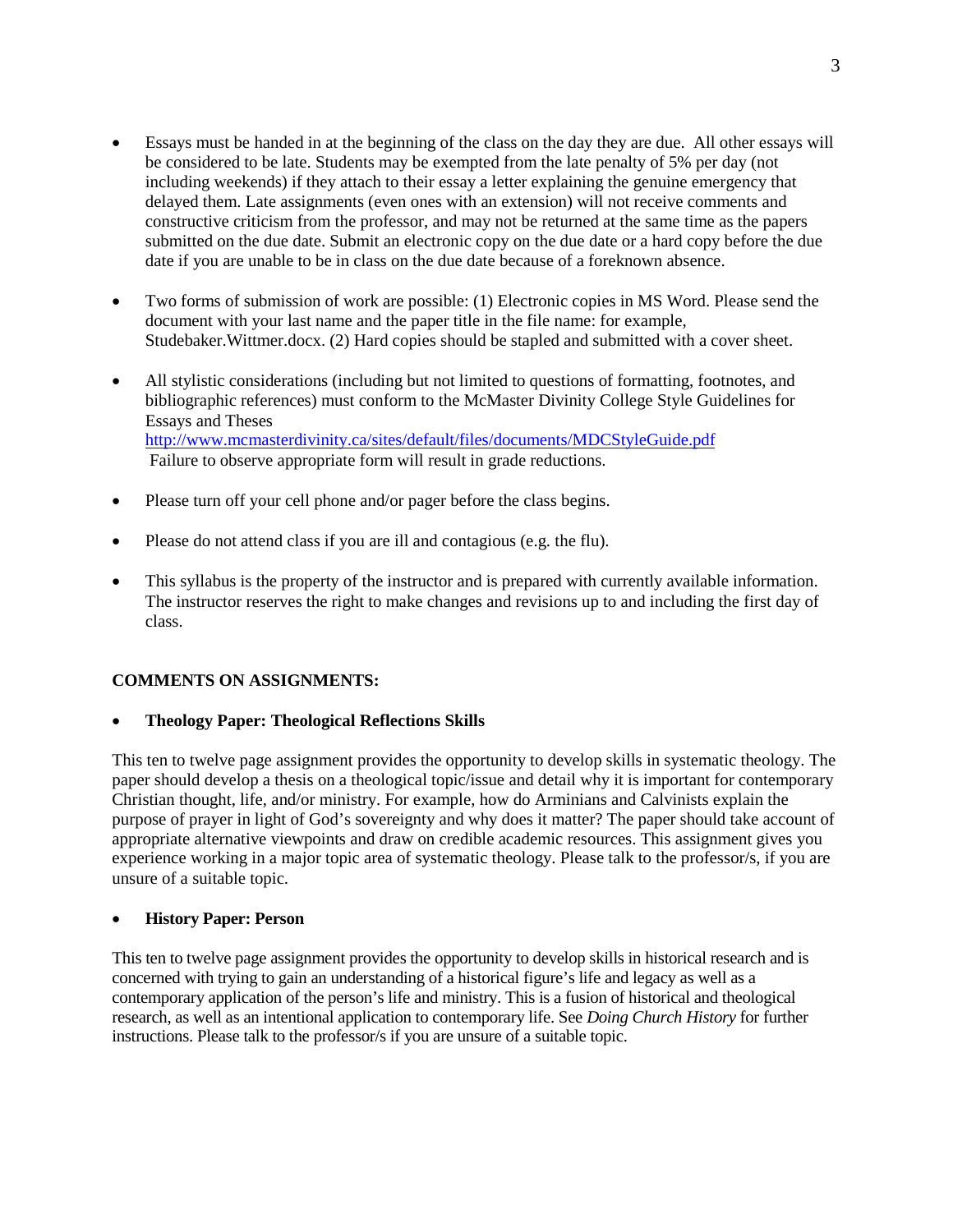### • **Orthodox Visit**

This two-page assignment requires you to visit an Orthodox Church for a Sunday worship service, and to write a reflection paper. Please keep in mind the following:

1. When you attend, be respectful. Do not "take notes" like a tourist, but participate as much as you are able. Again, do not show up to criticize, but to learn and grow.

2. Attach a bulletin to your reflection.

3. Your reflection should note things like (but not limited to) the following: the liturgy, the architecture, the iconography, the sacraments, the music, the theology expressed (verbally but also in other ways)

### • **Recite Apostles Creed**

All students are required to memorize and recite the Apostles Creed. This can be done at any time during the semester, and is to be recited to the professor. This assignment is a "pass/fail" assignment – it must be passed in order to pass the class.

### **CLASS SCHEDULE:**

| Sept 9           | Introduction to the Class<br>Reading: Doing Church History                      |
|------------------|---------------------------------------------------------------------------------|
| Sept 16          | Early Church History<br>Readings: relevant chapters from Gonzalez and McGrath   |
| Sept 23          | Early Church History<br>Readings: relevant chapters from Gonzalez and McGrath   |
| Sept 30          | Doctrine of God<br>Readings: relevant chapters from Gonzalez and McGrath        |
| Oct 7            | Doctrine of God<br>Readings: relevant chapters from Gonzalez and McGrath        |
| Oct 14           | Doctrine of Christ<br>Readings: relevant chapters from Gonzalez and McGrath     |
| Oct 21           | Doctrine of Christ<br>Readings: relevant chapters from Gonzalez and McGrath     |
| Oct 28           | Medieval Church<br>Readings: relevant chapters from Gonzalez and McGrath        |
| Nov <sub>4</sub> | Medieval Church<br>Readings: relevant chapters from Gonzalez and McGrath        |
| Nov 11           | Doctrine of the Church<br>Readings: relevant chapters from Gonzalez and McGrath |
| Nov $18$         | Medieval Church<br>Readings: relevant chapters from Gonzalez and McGrath        |